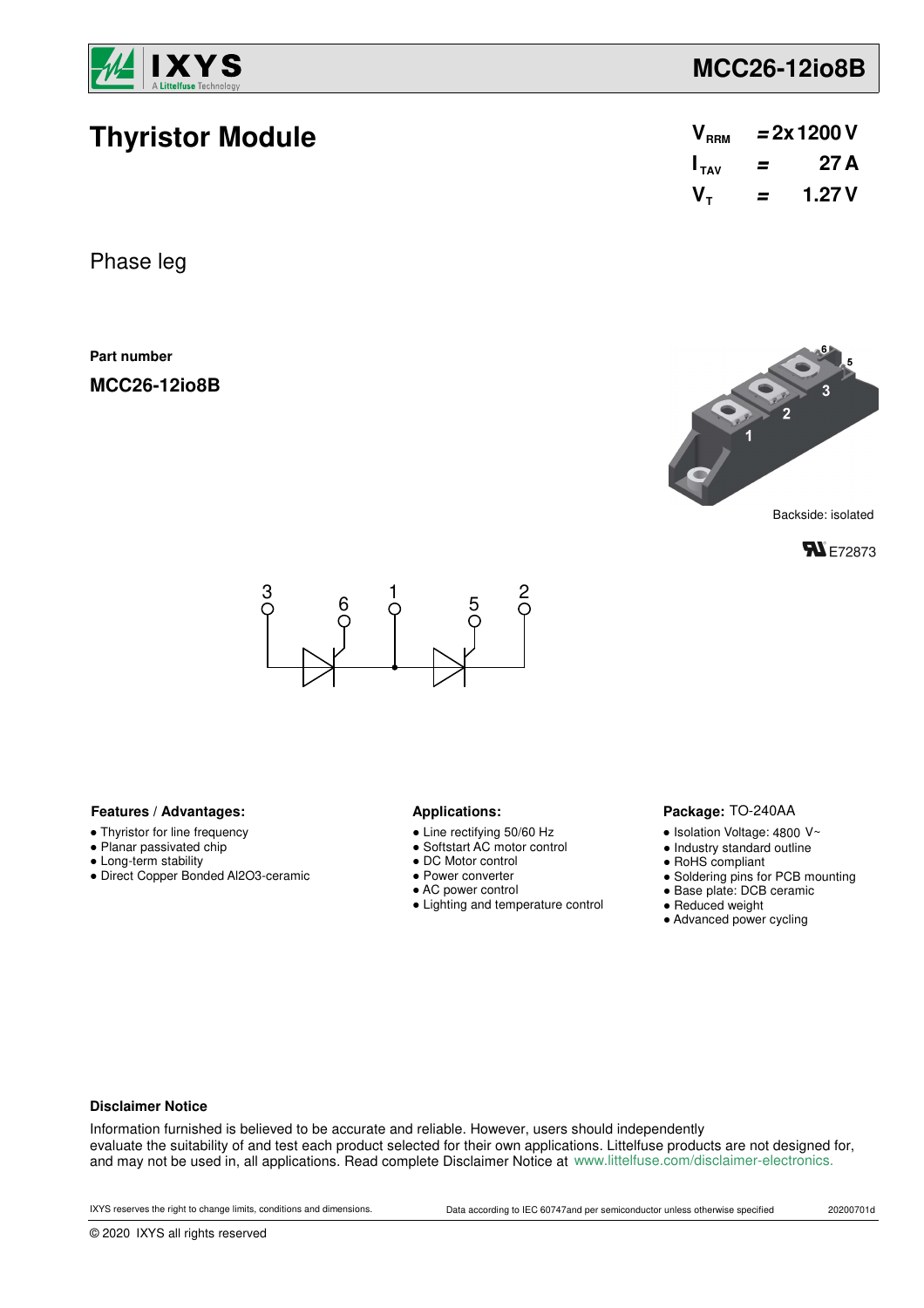

# **MCC26-12io8B**

| <b>Thyristor</b>          |                                                      |                                                                            |                                | Ratings      |      |                           |
|---------------------------|------------------------------------------------------|----------------------------------------------------------------------------|--------------------------------|--------------|------|---------------------------|
| Symbol                    | <b>Definition</b>                                    | <b>Conditions</b>                                                          |                                | typ.<br>min. | max. | <b>Unit</b>               |
| $\bm{V}_{\text{RSM/DSM}}$ | max. non-repetitive reverse/forward blocking voltage |                                                                            | $T_{VJ} = 25^{\circ}C$         |              | 1300 | $\vee$                    |
| $\bm{V}_{\text{RRM/DRM}}$ | max. repetitive reverse/forward blocking voltage     |                                                                            | $\overline{T}_{vJ}$ = 25°C     |              | 1200 | $\vee$                    |
| $I_{R/D}$                 | reverse current, drain current                       | $V_{R/D} = 1200 V$                                                         | $T_{VJ} = 25^{\circ}C$         |              | 100  | μA                        |
|                           |                                                      | $V_{R/D} = 1200 V$                                                         | $T_{\nu J} = 125$ °C           |              | 3    | mA                        |
| $V_T$                     | forward voltage drop                                 | $I_T = 40 A$                                                               | $T_{V,1} = 25^{\circ}C$        |              | 1.27 | $\vee$                    |
|                           |                                                      | $I_T = 80 A$                                                               |                                |              | 1.64 | V                         |
|                           |                                                      | $I_T = 40 A$                                                               | $T_{VJ} = 125$ °C              |              | 1.27 | $\overline{\mathsf{v}}$   |
|                           |                                                      | $I_T = 80 A$                                                               |                                |              | 1.65 | $\sf V$                   |
| I <sub>TAV</sub>          | average forward current                              | $T_c = 85^{\circ}$ C                                                       | $T_{VJ} = 125^{\circ}C$        |              | 27   | $\boldsymbol{\mathsf{A}}$ |
| $I_{T(RMS)}$              | RMS forward current                                  | 180° sine                                                                  |                                |              | 42   | A                         |
| $V_{\tau_0}$              | threshold voltage                                    | for power loss calculation only                                            | $T_{VJ} = 125$ °C              |              | 0.85 | $\vee$                    |
| r <sub>T</sub>            | slope resistance                                     |                                                                            |                                |              | 11   | $m\Omega$                 |
| $R_{thJC}$                | thermal resistance junction to case                  |                                                                            |                                |              | 0.88 | K/W                       |
| $R_{thCH}$                | thermal resistance case to heatsink                  |                                                                            |                                | 0.2          |      | K/W                       |
| $P_{\text{tot}}$          | total power dissipation                              |                                                                            | $T_c = 25^{\circ}C$            |              | 115  | W                         |
| $I_{\text{TSM}}$          | max. forward surge current                           | $t = 10$ ms; (50 Hz), sine                                                 | $T_{VJ} = 45^{\circ}C$         |              | 520  | A                         |
|                           |                                                      | $t = 8,3$ ms; (60 Hz), sine                                                | $V_R = 0 V$                    |              | 560  | A                         |
|                           |                                                      | $t = 10$ ms; (50 Hz), sine                                                 | $T_{VJ} = 125^{\circ}C$        |              | 440  | $\boldsymbol{\mathsf{A}}$ |
|                           |                                                      | $t = 8,3$ ms; (60 Hz), sine                                                | $V_{B} = 0 V$                  |              | 475  | Α                         |
| 12t                       | value for fusing                                     | $t = 10$ ms; (50 Hz), sine                                                 | $T_{V,1} = 45^{\circ}C$        |              | 1.35 | kA <sup>2</sup> s         |
|                           |                                                      | $t = 8,3$ ms; (60 Hz), sine                                                | $V_R = 0 V$                    |              | 1.31 | kA <sup>2</sup> S         |
|                           |                                                      | $t = 10$ ms; (50 Hz), sine                                                 | $T_{VJ} = 125^{\circ}C$        |              | 970  | $A^2S$                    |
|                           |                                                      | $t = 8,3$ ms; (60 Hz), sine                                                | $V_{\rm R} = 0 V$              |              | 940  | $A^2S$                    |
| $C_{J}$                   | junction capacitance                                 | $V_R = 400V$ f = 1 MHz                                                     | $T_{VJ} = 25^{\circ}C$         | 22           |      | pF                        |
| $P_{GM}$                  | max. gate power dissipation                          | $t_{\rm p} = 30 \,\mu s$                                                   | $T_c = 125^{\circ}C$           |              | 10   | W                         |
|                           |                                                      | $t_{\rm P} = 300 \,\mu s$                                                  |                                |              | 5    | W                         |
| $P_{\text{GAV}}$          | average gate power dissipation                       |                                                                            |                                |              | 0.5  | W                         |
| $(di/dt)_{cr}$            | critical rate of rise of current                     | $T_{V,1} = 125 \degree C$ ; f = 50 Hz                                      | repetitive, $I_T = 45 A$       |              | 150  | $A/\mu s$                 |
|                           |                                                      | $t_P$ = 200 $\mu$ s; di <sub>G</sub> /dt = 0.45 A/ $\mu$ s; -              |                                |              |      |                           |
|                           |                                                      | $I_G = 0.45$ A; $V = \frac{2}{3} V_{DRM}$                                  | non-repet., $I_T = 27$ A       |              |      | 500 A/µs                  |
| $(dv/dt)_{cr}$            | critical rate of rise of voltage                     | $V = \frac{2}{3} V_{DBM}$                                                  | $T_{VJ} = 125$ °C              |              | 1000 | $V/\mu s$                 |
|                           |                                                      | $R_{gK} = \infty$ ; method 1 (linear voltage rise)                         |                                |              |      |                           |
| $\mathbf{V}_{\text{GT}}$  | gate trigger voltage                                 | $V_{\rm p} = 6 V$                                                          | $T_{VJ} = 25^{\circ}C$         |              | 1.5  | $\vee$                    |
|                           |                                                      |                                                                            | $T_{\text{VJ}} = -40^{\circ}C$ |              | 1.6  | $\vee$                    |
| $I_{GT}$                  | gate trigger current                                 | $V_{D} = 6 V$                                                              | $T_{VJ} = 25^{\circ}C$         |              | 100  | mA                        |
|                           |                                                      |                                                                            | $T_{\text{VJ}} = -40^{\circ}C$ |              | 200  | mA                        |
| $V_{GD}$                  | gate non-trigger voltage                             | $V_{D} = \frac{2}{3} V_{DBM}$                                              | $\overline{T}_{vJ}$ = 125°C    |              | 0.2  | $\vee$                    |
| $I_{GD}$                  | gate non-trigger current                             |                                                                            |                                |              | 10   | mA                        |
| IL.                       | latching current                                     | $t_{p} = 10 \mu s$                                                         | $T_{VJ} = 25 °C$               |              | 450  | mA                        |
|                           |                                                      | $I_G = 0.45 A$ ; di <sub>g</sub> /dt = 0.45 A/µs                           |                                |              |      |                           |
| $I_{\rm H}$               | holding current                                      | $V_{D} = 6 V R_{GK} = \infty$                                              | $T_{VJ} = 25 \overline{°C}$    |              | 200  | mA                        |
| $t_{gd}$                  | gate controlled delay time                           | $V_{D} = \frac{1}{2} V_{DBM}$                                              | $T_{\text{VJ}} = 25^{\circ}C$  |              | 2    | μs                        |
|                           |                                                      | $I_G = 0.45A$ ; di <sub>G</sub> /dt = 0.45 A/µs                            |                                |              |      |                           |
| $t_{q}$                   | turn-off time                                        | $V_R = 100 V; I_T = 20A; V = \frac{2}{3} V_{DRM}$ T <sub>VJ</sub> = 100 °C |                                | 150          |      | μs                        |
|                           |                                                      | di/dt = 10 A/µs dv/dt = 20 V/µs $t_p = 200 \mu s$                          |                                |              |      |                           |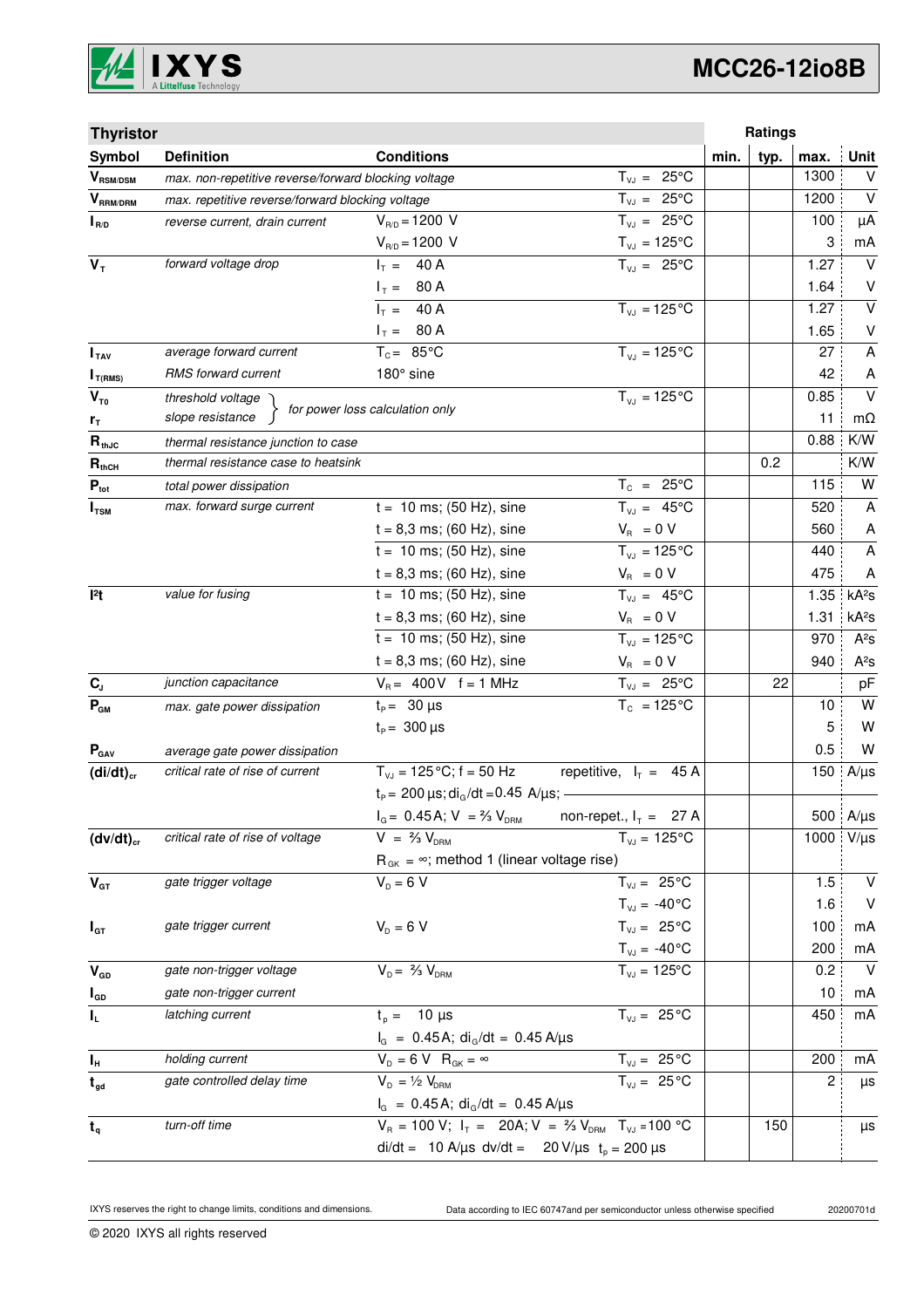

| Package                | <b>TO-240AA</b>              |                                                              |                            |      |      | Ratings |                |             |
|------------------------|------------------------------|--------------------------------------------------------------|----------------------------|------|------|---------|----------------|-------------|
| Symbol                 | <b>Definition</b>            | <b>Conditions</b>                                            |                            |      | min. | typ.    | max.           | Unit        |
| I <sub>RMS</sub>       | <b>RMS</b> current           | per terminal                                                 |                            |      |      |         | 200            | A           |
| $T_{\nu J}$            | virtual junction temperature |                                                              |                            |      | -40  |         | 125            | °C          |
| $T_{op}$               | operation temperature        |                                                              |                            |      | -40  |         | 100            | $^{\circ}C$ |
| $T_{\text{stg}}$       | storage temperature          |                                                              |                            |      | -40  |         | 125            | °C          |
| Weight                 |                              |                                                              |                            |      |      | 81      |                | g           |
| $M_{\rm p}$            | mounting torque              |                                                              |                            |      | 2.5  |         | 4              | Nm          |
| $M_{+}$                | terminal torque              |                                                              |                            |      | 2.5  |         | $\overline{4}$ | Nm          |
| $d_{\mathsf{Spp/App}}$ |                              | creepage distance on surface   striking distance through air | terminal to terminal       | 13.0 | 9.7  |         |                | mm          |
| $d_{\text{sph/Apb}}$   |                              |                                                              | terminal to backside       | 16.0 | 16.0 |         |                | mm          |
| $V_{\rm ISOL}$         | <i>isolation</i> voltage     | $= 1$<br>second                                              | 50/60 Hz, RMS; IsoL ≤ 1 mA |      | 4800 |         |                | V           |
|                        |                              | $= 1$ minute                                                 |                            |      | 4000 |         |                | ۷           |



Date Code

| Orderina | )rderina<br>Number | Marking<br>on Product    | Deliverv Mode | $\cdot$ .<br>Quantity | Code No.             |
|----------|--------------------|--------------------------|---------------|-----------------------|----------------------|
| Standard | MCC26-1<br>12io8B  | <b>MCC26-1</b><br>12io8B | ∽<br>Вох      | 36                    | 157787<br>15<br>TJ 1 |

| <b>Similar Part</b> | Package     | Voltage class |
|---------------------|-------------|---------------|
| MCMA35P1200TA       | TO-240AA-1B | 1200          |
| MCMA50P1200TA       | TO-240AA-1B | 1200          |

|                     | <b>Equivalent Circuits for Simulation</b> |                  | * on die level | $T_{\rm{VJ}} = 125^{\circ}C$ |
|---------------------|-------------------------------------------|------------------|----------------|------------------------------|
|                     | $R_0$ –                                   | <b>Thyristor</b> |                |                              |
| $V_{0 \text{ max}}$ | threshold voltage                         | 0.85             |                |                              |
| $R_{0 \text{ max}}$ | slope resistance *                        | 9.8              |                | mΩ                           |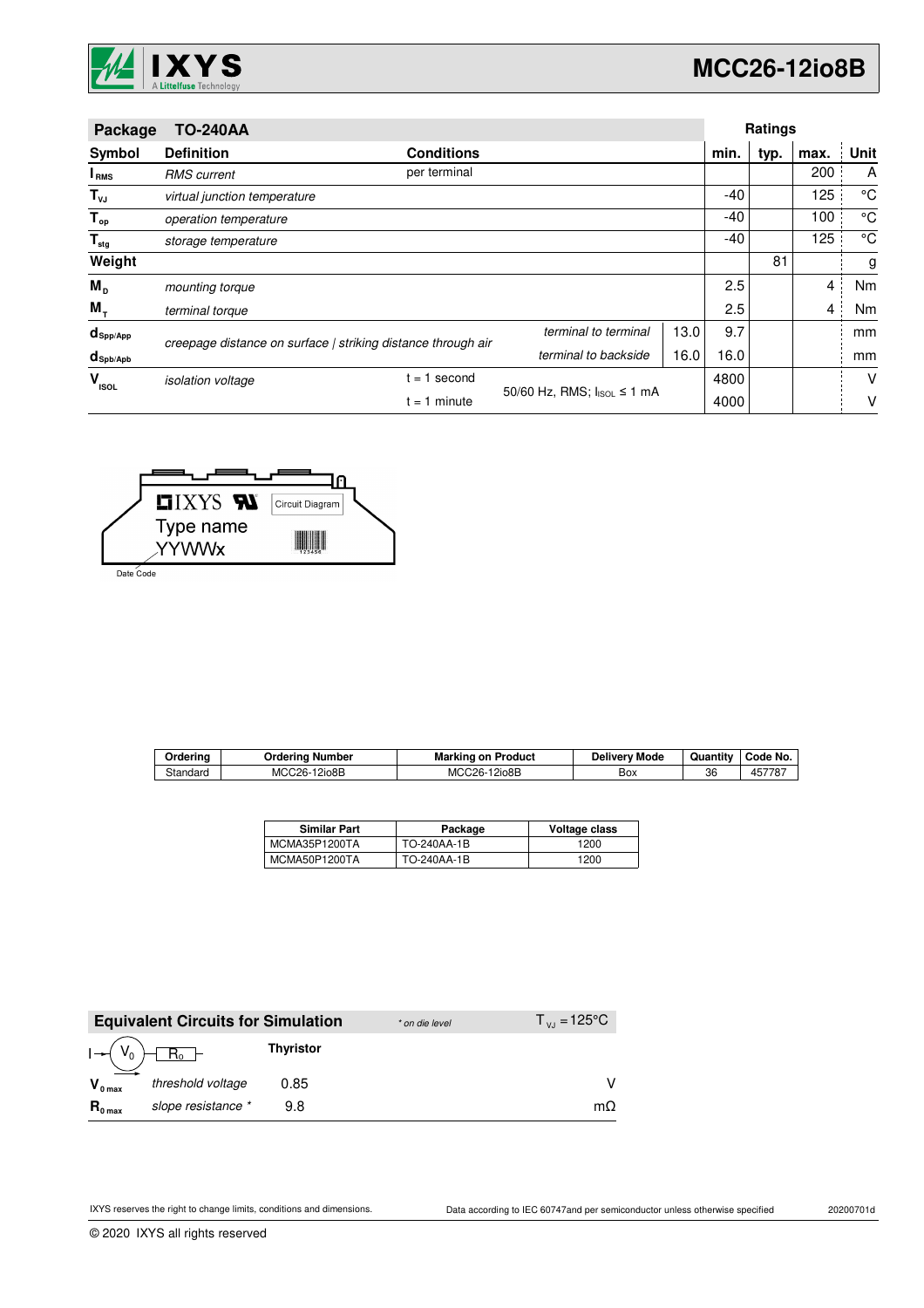

 **Outlines TO-240AA**



Optional accessories for modules

Keyed gate/cathode twin plugs with wire length = 350 mm, gate = white, cathode = red Type ZY 200L (L = Left for pin pair 4/5)<br>Type ZY 200R (R = Right for pin pair 6/7) UL 758, style 3751

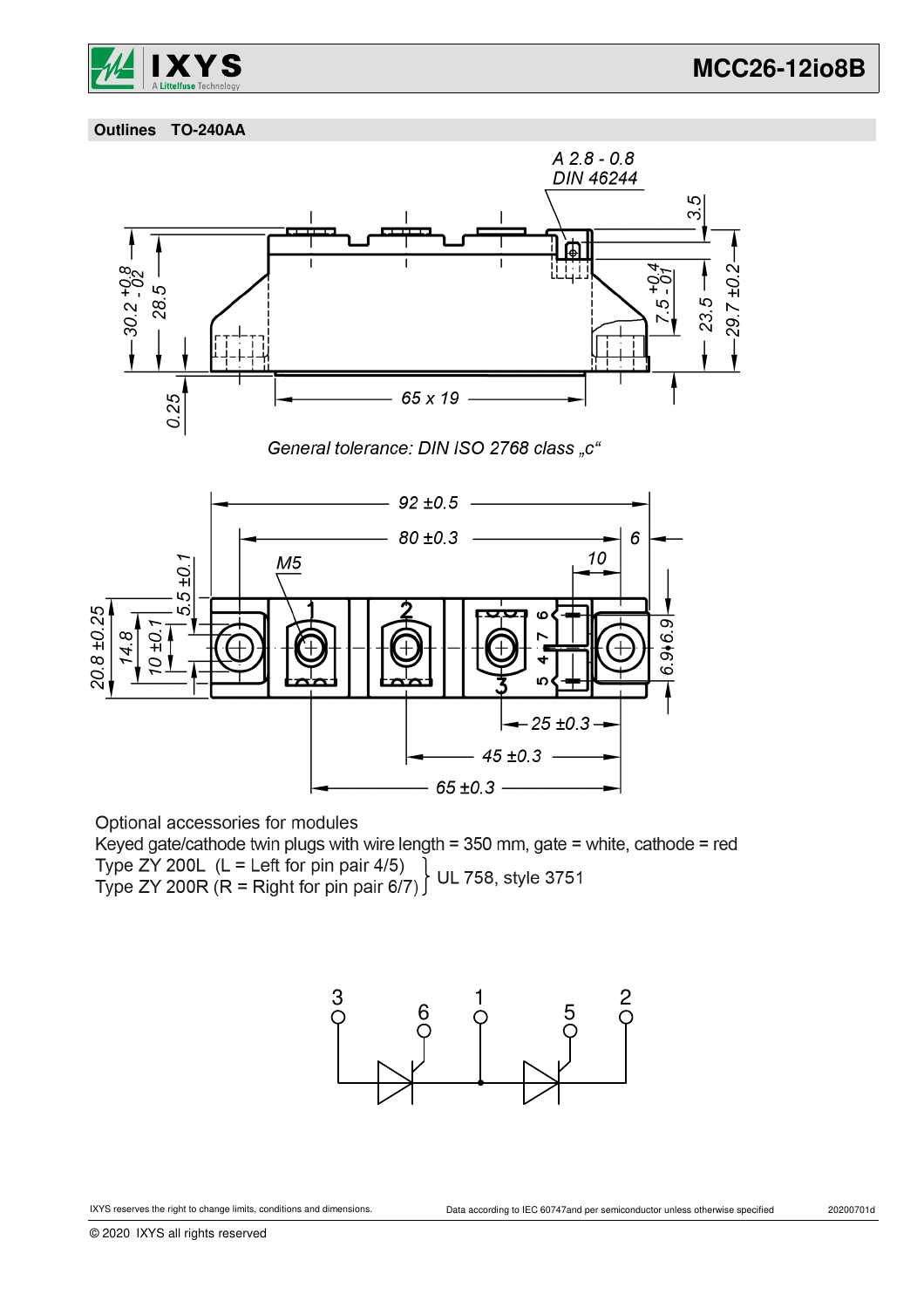

180 ° sin ייט ספו<br>⊥120 °⊥  $60^\circ \ \Pi$ 30° JL

DC

### **Thyristor**



I FSM: Crest value, t: duration







Fig. 4 Power dissipation vs. on-state current & ambient temperature (per thyristor or diode)



Fig. 6 Three phase rectifier bridge: Power dissipation versus direct output current and ambient temperature



© 2020 IXYS all rights reserved



30

**ITAVM**

**[A]**

40

50

60



Fig. 5 Gate trigger characteristics